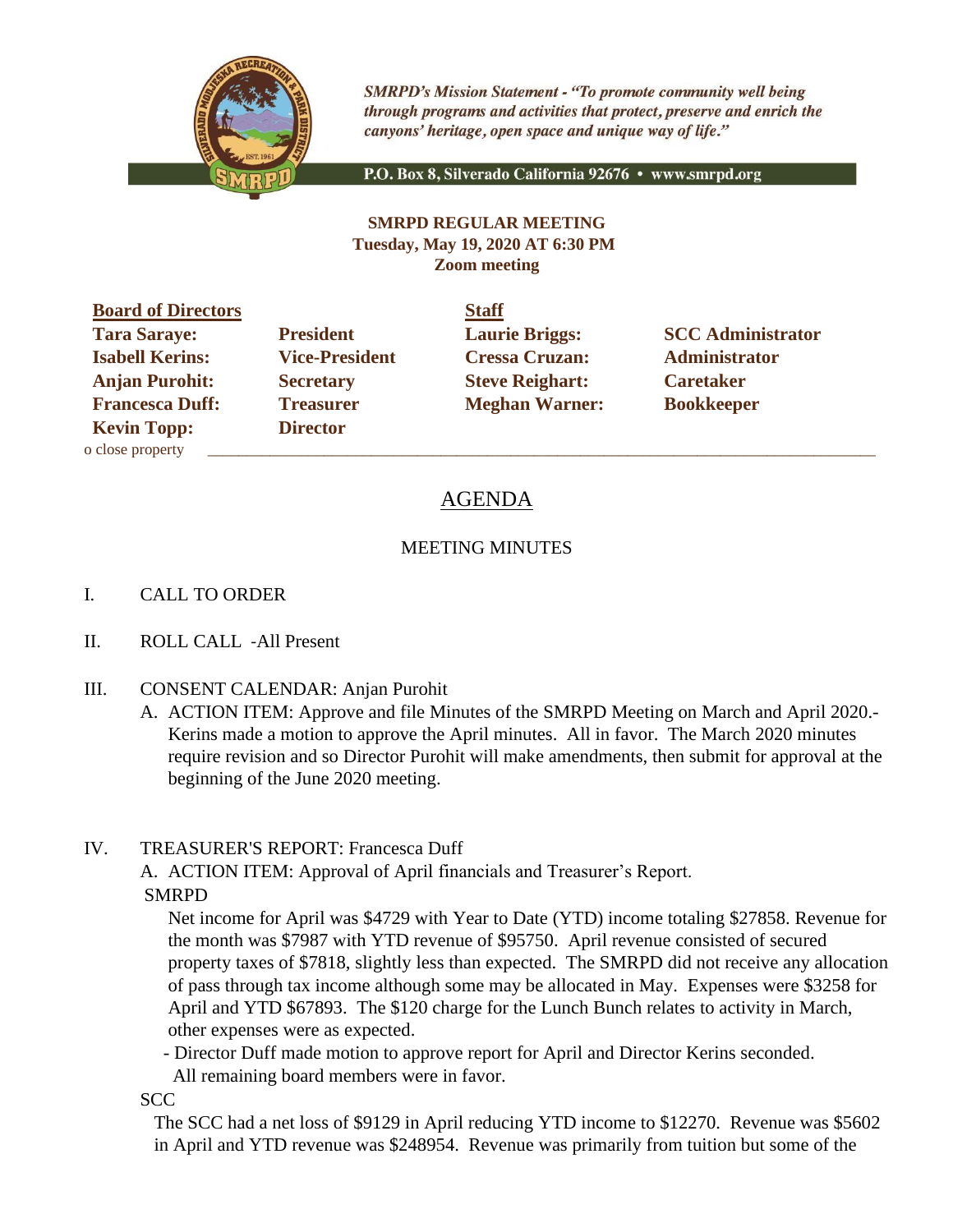tuition will need to be reclassified since some payments were made as donations, not tuition, due to the closing of the center in the pandemic. Expenses were \$14731 in April and \$236732 YTD. Payroll was \$9876 and the quarterly payment of \$2502 for workers compensation was paid. A partial refund may be processed depending on how long the center remains closed. The Treasurer (Director Duff) recommended that the SCC financials not be approved until the reclassifications are made.

- C. ACTION ITEM: Adopt fiscal budget for 2020-2021.
- V. OTHER DISTRICT BUSINESS *(Pursuant to board discussions. Time limit is 3 minutes per person limited to one session per person per issue.)*
	- A. ACTION ITEM: Facilities rental requests presented.
	- B. ACTION ITEM: FEMA grant.
	- C. Board member compensation for monthly meeting.-All board members agreed that no compensation is desired, despite the tremendous amount of work being conducted by the board for the benefit of the community.

## VI. SILVERADO CHILDREN'S CENTER (SCC) OVERSIGHT COMMITTEE: Isabell Kerins

- A. Report and updates.-Concrete patio: Donated was the wood for the trellis. We had to pay for remaining materials and labor.
- B. ACTION ITEM: Opening school guidelines and procedures- see attached document
- C. Resolution Authorizing Application for a Certificate of Consent for CAPRI to provide Workers' Compensation for 3 years.-Individual roll call needed to approve. All Directors individually voted to approve the resolution.

# VII. FACILITIES/SAFETY/MAINTENANCE COMMITTEE: Tara Saraye

- A. Report from Facility and Safety committee.
- B. ACTION ITEM: Opening parks guidelines and procedures.-Directors discussed the possibility of opening up the parks but due to a lack of adequate cleaning staff keep the restrooms closed for the time being. However, Director Kerins will request the Children's Center janitorial crew to clean the Parks restrooms until a crew is found and if so, then park restrooms will reopen. Signage will also have to be posted and that signage is coming from OC Parks but will contain the SMRPD logo. The board agrees that CAPRI needs to be consulted prior to parks opening. Board agrees to hold special meeting to approve parks opening (with restroom closures until janitorial staff can be procured) once CAPRI approves the desired signage.

# VIII. RECREATION COMMITTEE:

A. Report on recreation program.

 $-2020$  graduation drive by on June  $12<sup>th</sup>$  for kids who attended the Silverado School. President Saraye made motion to waive fee, Director Kerins seconded. All remaining board members in favor

- President Saraye made motion to waive the annual Halloween party fee typically held at Silverado Community Center, Director Topp seconded. All remaining board members were in favor.

# IX. FUNDRAISING COMMITTEE: Kevin Topp

A. Rattlesnake aversion training in Silverado June 13<sup>th</sup>.

-President Saraye to contact vendor to determine if alternate date is needed.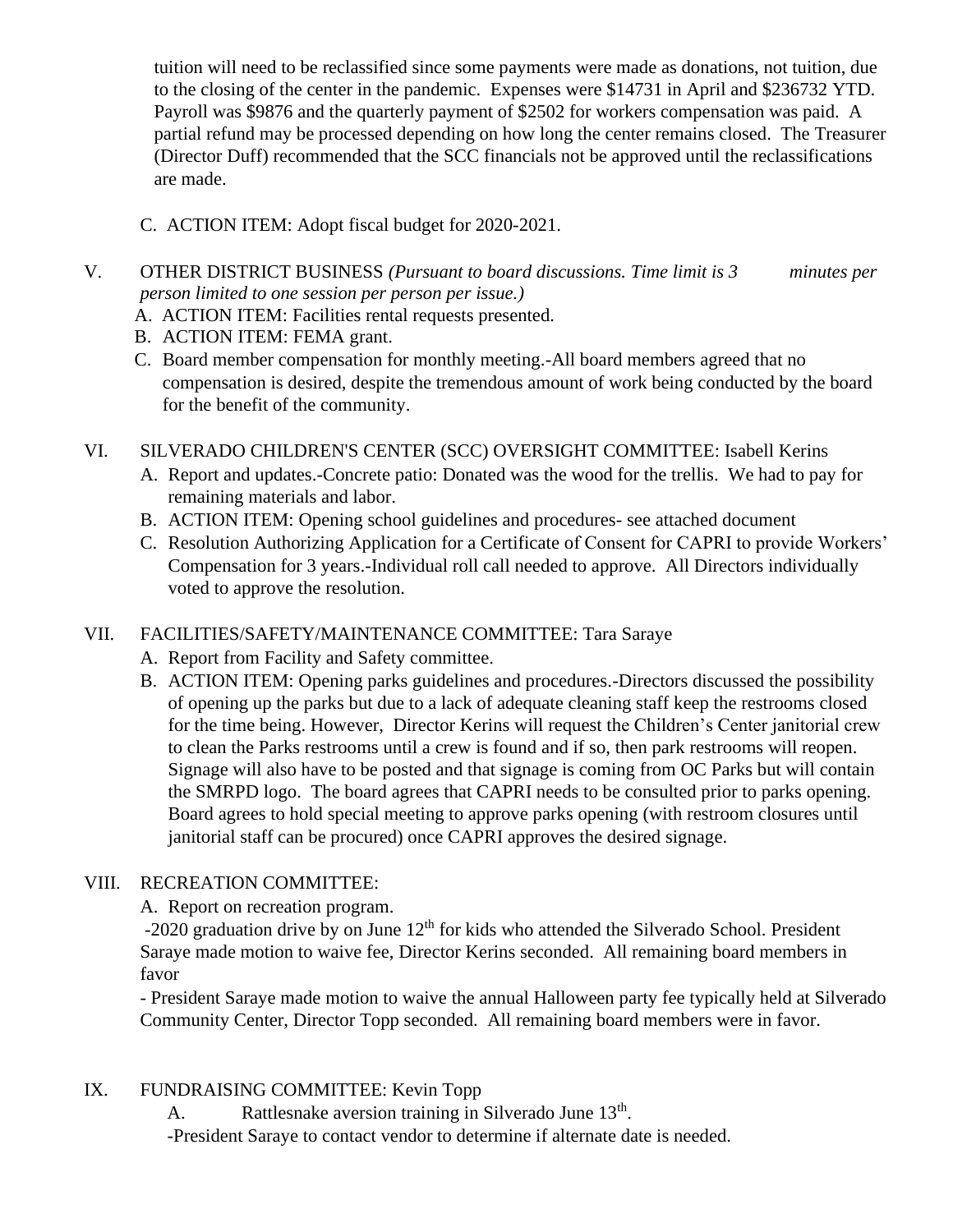-Due to the COVID-19, there is concern over whether to allow concert in June to proceed. A special meeting will likely be necessary to determine the feasibility of a June start to the Summer Concert Series.

-There has been a request to reopen the community garden, with guidelines for social distancing put in place.

- X. WEBSITE COMMITTEE: Kevin Topp A. Report on updates and new listings
- XI. OPEN SPACE AND TRAILS COMMITTEE: Anjan Purohit A. Modjeska Park Trails cutting -Director Purohit has no update.

## XII. CLOSED SESSION:

- XIII. PUBLIC COMMENTS on non-agenized items. This is to enable Public input to the Board on any Park District relevant subject and is a forum for reasonable courteous discussion of SMRPD-related issues and events. The Chair has the responsibility to determine the length of discussion. Time limit is 3 minutes per person limited to one session per person per issue.
- XIV. BOARD COMMENTS Pursuant to Government Code §54954.2 members of the Board of Directors may ask questions for clarification, make brief announcements; make brief reports on their activities. The Board or a Board member may provide a reference to other resources for information; request reports back at a subsequent meeting concerning any matter, or direct that a matter of business be placed on a future Agenda.
- XV. ADJOURNMENT The next regular meeting of the Board of Directors Silverado Community Center at 6:30 PM on Tuesday, June 16, 2020.